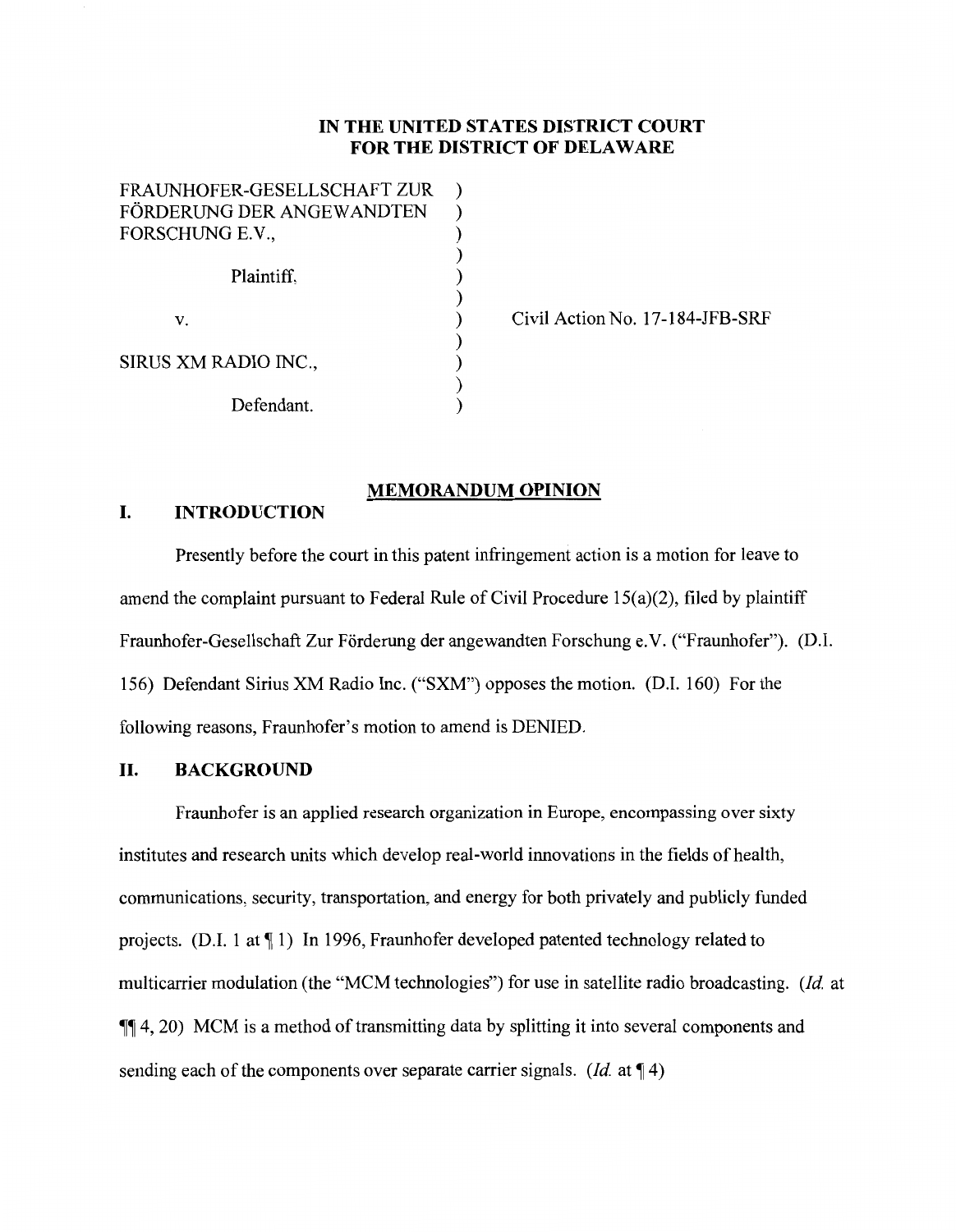On March 4, 1998, Fraunhofer entered into an exclusive license agreement<sup>1</sup> with WorldSpace International Network Inc. ("WorldSpace") to license all patents for MCM technologies (the "MCM License"). *(Id.* at  $\P$  21; D.I. 12, Ex. 1) Fraunhofer subsequently obtained U.S. Patent Nos. 6,314,289 ("the '289 patent"), 6,931,084 ("the '1084 patent"), 6,993,084 ("the '3084 patent"), and 7,061,997 ("the '997 patent") (collectively, the "patents-insuit"), which relate to MCM technologies and are covered by the MCM License. (D.I. 1 at  $\P$  21) Thereafter, on July 24, 1998, WorldSpace granted a sublicense under the MCM License to American Mobile Radio Corporation, which was renamed as XM Satellite Radio, Inc. ("XM Satellite"). *(Id.* at  $\P$  22; D.I. 12, Ex. 3 at  $\S$  2) XM Satellite used the sublicensed technology to develop its Digital Audio Radio Services System (the "XM DARS System"). (D.I. 1 at  $\P$  22) In 2008, XM Satellite merged with Sirius Satellite Radio to form SXM. *(Id* at **,r** 26)

On October 17, 2008, WorldSpace filed a voluntary petition under chapter 11 of the Bankruptcy Code in the United States Bankruptcy Court for the District of Delaware. *(Id.* at  $\P$ ) 27) On June 18, 2009, the debtors filed a motion for approval of a settlement agreement (the "Settlement Agreement") to terminate certain contracts between the parties and to pay the debtors a sum to fully satisfy the current and future payment obligations owed under the sublicense agreement. (D.I. 12, Ex. 5) The bankruptcy court approved the Settlement Agreement on July 13, 2009. *(Id,* Ex. 6)

During a sale hearing on June 1, 2010, the bankruptcy court approved an agreement between WorldSpace, Fraunhofer, and Yazmi, a potential buyer of WorldSpace's assets,

<sup>&</sup>lt;sup>1</sup> The exclusive nature of the MCM License is governed by § 3.2 of the agreement, which precludes Fraunhofer from using or licensing the MCM technology in a way that competes with WorldSpace's business. (D.I. 21, Ex. A at § 3.2) Section 2.1 of the MCM License provides that Fraunhofer continues to "own all right, title and interest in and to any and all MCM Intellectual Property Rights." *(Id.* at § 2.1)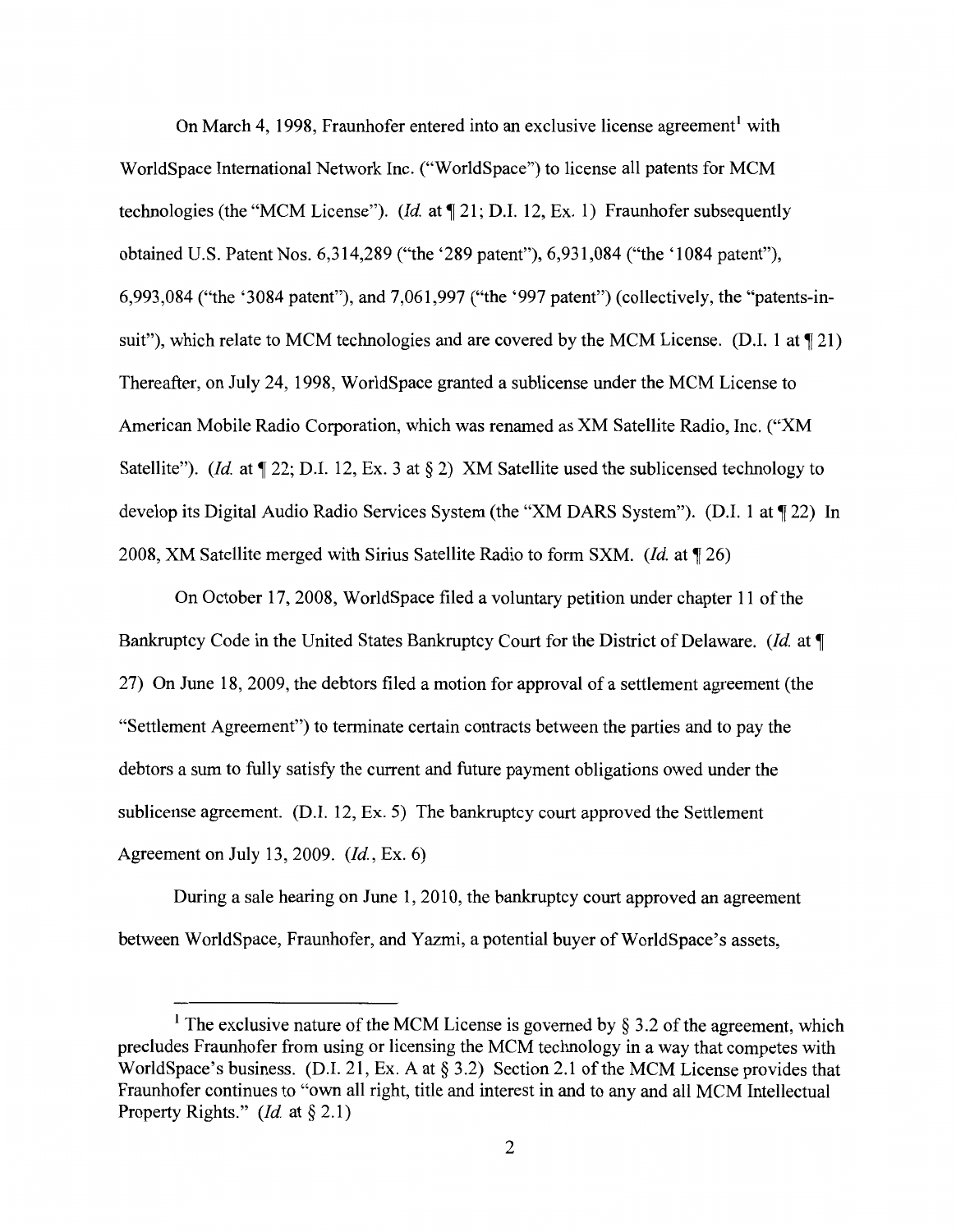providing for the final disposition of WorldSpace's rights under three agreements and unambiguously rejecting the MCM License. (D.I. 1 at  $\P$ 27; 8/15/17 Tr. at 11:2-14) Because Fraunhofer and Yazmi never entered into a new agreement regarding the MCM License, the MCM License remained rejected. (D.I. 1 at  $\sqrt{27}$  n.1; 8/15/17 Tr. at 11:15-12:2)

On June 12, 2012, the chapter 11 bankruptcy proceeding was converted to a chapter 7 proceeding, following which the Trustee had sixty days to assume executory contracts and unexpired leases. (D.I. 1 at  $\P$  28) The Trustee did not assume the MCM License. As a result, the MCM License was rejected as of August 12, 2012. *(Id)* 

Fraunhofer initiated the present litigation against SXM on February 22, 2017, asserting causes of action for infringement of the patents-in-suit. (D.I. 1) A Rule 16 scheduling conference was held on May 16, 2017, and a scheduling order was entered on May 23, 2017. (D.I. 26) Pursuant to the scheduling order, the deadline for amended pleadings was December 14, 2017. *(Id.* at  $\P$  2) The deadline for substantial completion of document production was January 31, 2018, and the discovery deadline will expire on July 31, 2018. *(Id.* at  $\P$ 3(b))

On April 17, 2017, SXM filed a Rule  $12(b)(6)$  motion to dismiss for failure to state a claim, alleging that SXM maintains a sublicense to the patents-in-suit and therefore cannot be found to infringe. (D.I. 10) The court held oral argument on the motion to dismiss on August 15, 2017. (8/15/17 Tr.) On March 29, 2018, the undersigned judicial officer issued a Report and Recommendation recommending dismissal of the action. (D.I. 146) Fraunhofer's objections to the Report and Recommendation are currently pending before the assigned District Judge. (D.I. 154)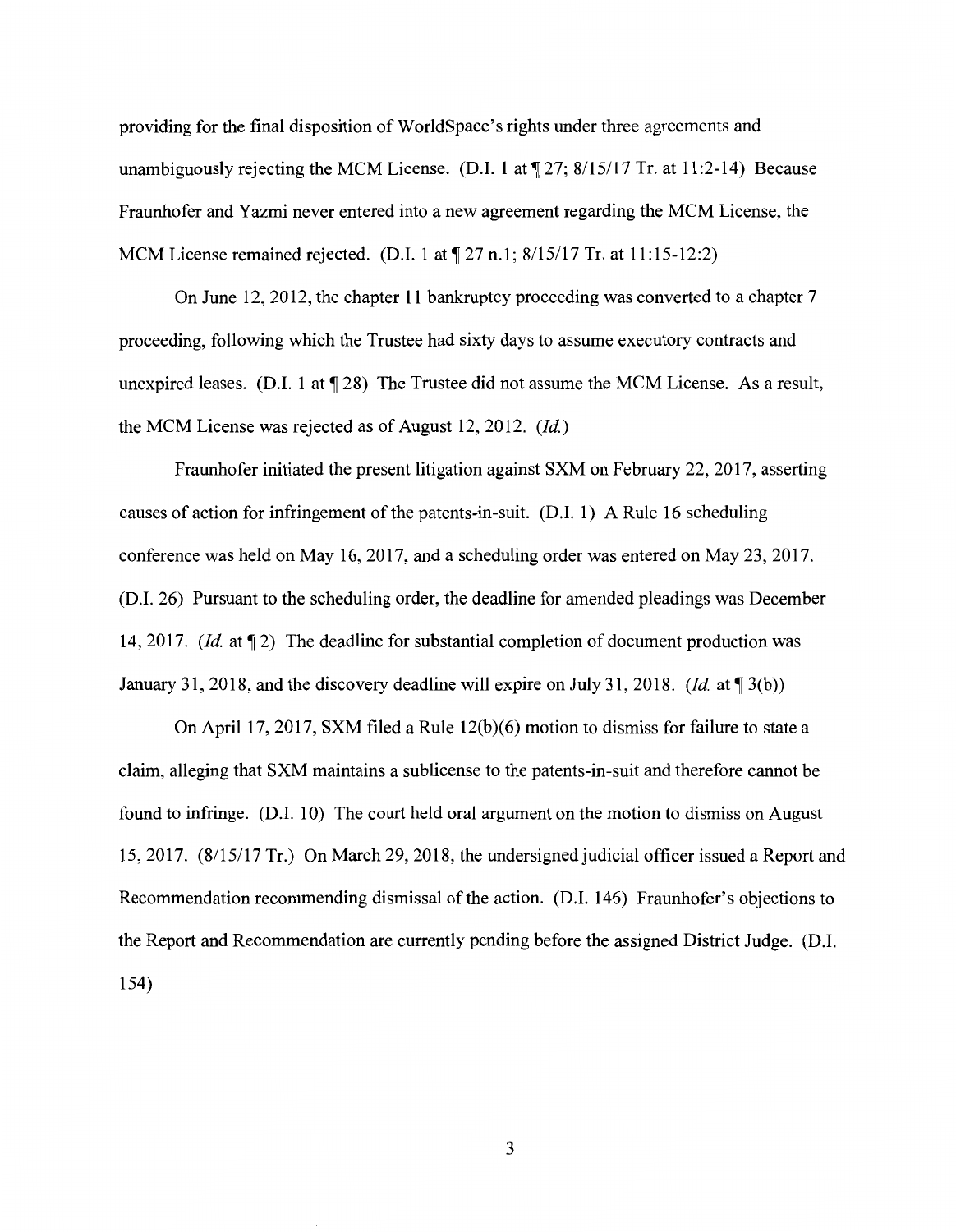On April 16, 2018, Fraunhofer filed the present motion to amend the complaint in an effort to cure the deficiencies highlighted in the March 29, 2018 Report and Recommendation. (D.I. 156)

### III. **LEGAL STANDARD**

Rule 15(a)(2) of the Federal Rules of Civil Procedure provides that after a responsive pleading has been filed, a party may amend its pleading "only with the opposing party's written consent or the court's leave," and "[t]he court should freely give leave when justice so requires." Fed. R. Civ. P. 15(a)(2). The decision to grant or deny leave to amend lies within the discretion of the court. *See Foman v. Davis,* 371 U.S. 178, 182 (1962); *In re Burlington Coat Factory Secs. Litig.,* 114 F.3d 1410, 1434 (3d Cir. 1997). The Third Circuit has adopted a liberal approach to the amendment of pleadings. *See Dole v. Arco,* 921 F.2d 484,487 (3d Cir. 1990). In the absence of undue delay, bad faith, or dilatory motives on the part of the moving party, the amendment should be freely granted, unless it is futile or unfairly prejudicial to the non-moving party. *See Foman,* 371 U.S. at 182; *In re Burlington,* 114 F.3d at 1434.

If a party seeks leave to amend after a deadline imposed by the scheduling order, the court must apply the more stringent "good cause" standard in accordance with Rule 16 of the Federal Rules of Civil Procedure. *Carrier Corp. v. Goodman Global, Inc.,* 49 F. Supp. 3d 430, 433 (D. Del. 2014). Pursuant to Rule 16(b)(4), "[a] schedule may be modified only for good cause and with the judge's consent." "The good cause element requires the movant to demonstrate that, despite diligence, the proposed claims could not have been reasonably sought in a timely manner." *Venetec Int'l v. Nexus Med.*, 541 F. Supp. 2d 612, 618 (D. Del. 2010). "[T]he good cause standard under Rule 16(b) hinges on the diligence of the movant, and not on prejudice to the non-moving party." *Id.* "Whether or not the requirements of Rule 16(b) have

4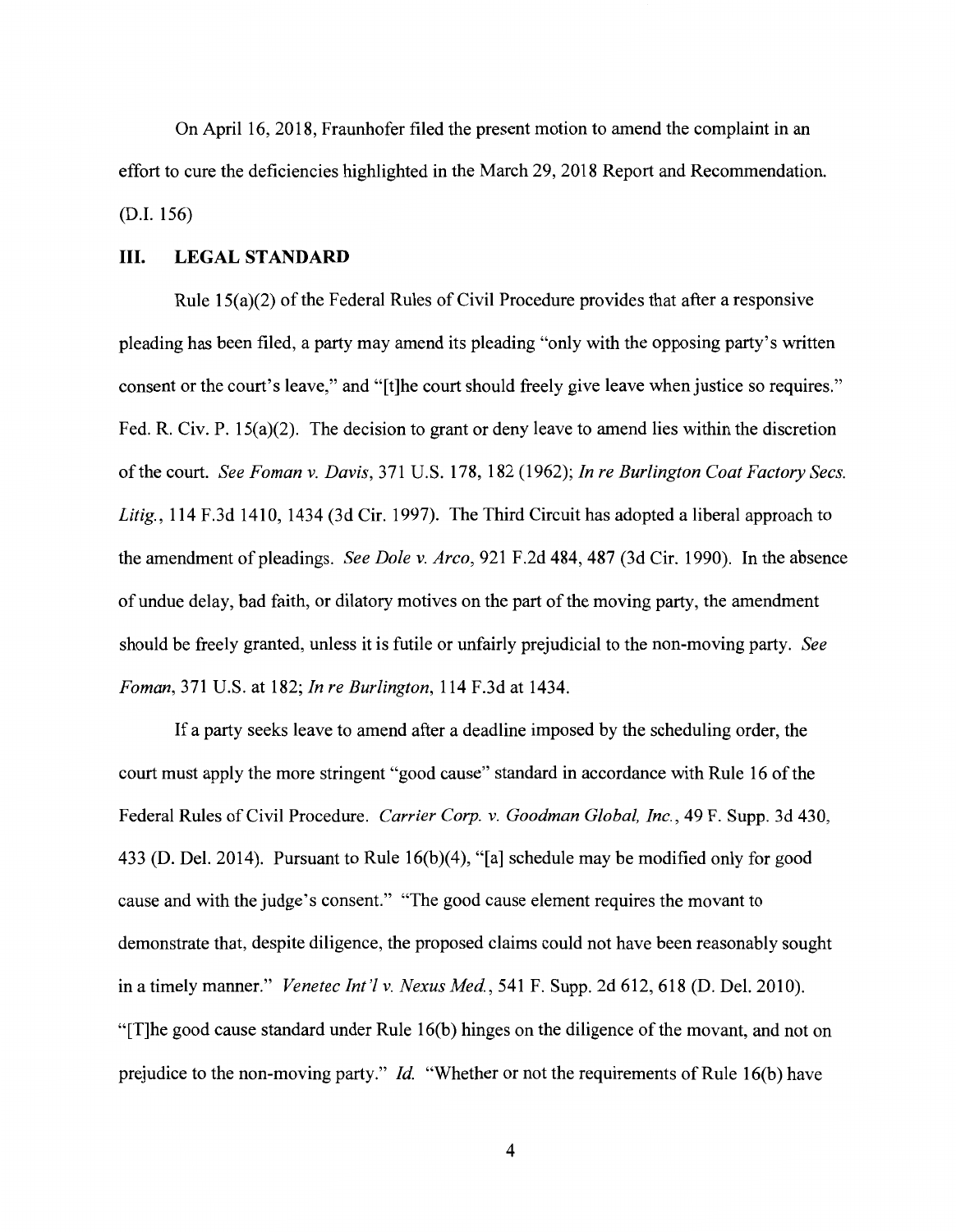been met is a procedural issue not pertaining to the patent laws, and therefore regional circuit law applies to this question." *See Slip Track Sys., Inc. v. Metal-Lite, Inc.,* 304 F.3d 1256, 1270 (Fed. Cir. 2002).

### **IV. ANALYSIS**

#### **A. Good Cause**

Fraunhofer has established good cause for its failure to seek leave to amend the complaint prior to the expiration of the December 14, 2017 deadline set forth in the scheduling order. (D.I. 26 at  $\P$  2) Fraunhofer justifies its delay by explaining that the proposed amendments are directed to specific rulings in the court's March 29, 2018 Report and Recommendation granting SXM's motion to dismiss. (D.I. 157 at 11) Although a number of courts have addressed the issue of whether this "wait-and-see" approach constitutes undue delay, there appears to be no clear consensus within the Third Circuit.

In *Jang v. Boston Scientific Scimed, Inc.,* the Third Circuit "declined to reward a waitand-see approach to pleading," explaining that waiting for the district court to rule on a motion to dismiss is not a valid reason to postpone a request to amend the pleading. *See Jang v. Boston Sci. Scimed, Inc.,* 729 F.3d 357, 368 (3d Cir. 2013). Consistent with the Third Circuit's ruling in *Jang,* courts within this district have also discouraged plaintiffs from using court rulings on Rule 12 motions to dismiss as a sounding board on the sufficiency of their pleadings:

[T]he court is troubled by the plaintiffs' decision to file this motion not only after the motion to dismiss had been filed, but *after* the court had decided this motion and dismissed their claims. When faced with the defendants' motion to dismiss, the plaintiffs would have been well within their rights to request leave to amend. Instead, they chose to oppose the motion, in its entirety, without seeking such relief. Such an approach is highly suspect as the plaintiffs were aware of the facts which they now seek to add at the time the original pleading was filed. Thus, there is no excuse for failure to plead them before the case was dismissed.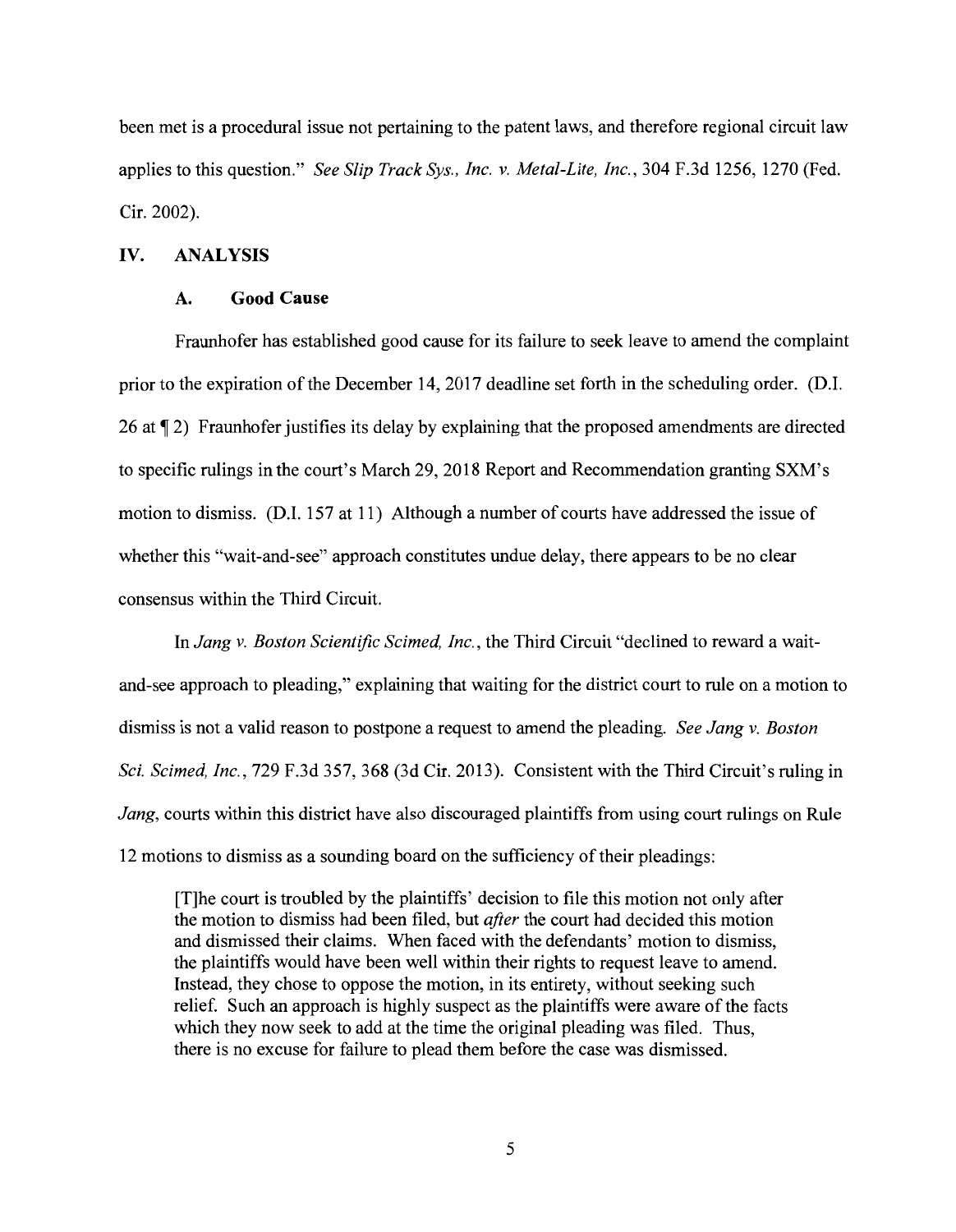*In re Digital Island Sec. Litig.,* C.A. No. 02-57-GMS, 2002 WL 31667863, at \*1 (D. Del. Nov. 25, 2002), *aff'd*, 357 F.3d 322 (3d Cir. 2004)).<sup>2</sup> A number of other district courts have taken a similar approach, concluding that the "wait-and-see" approach constitutes undue delay. *See In re Stone & Webster, Inc. Sec. Litig.,* 217 F.R.D. 96, 98 (D. Mass. 2003), *rev'd in part on other grounds by* 414 F.3d 187,215 (1st Cir. 2005) ("A plaintiff shouldering the burden of pleading ... cannot pull its punches in this way and then expect a district court to allow that plaintiff another chance once the matter has not only been fully briefed, but actually decided."); *In re Capstead Mortgage Corp. Sec. Litig.,* 258 F. Supp. 2d 533,568 (N.D. Tex. 2003); *In re NAHC, Inc. Sec. Litig.,* 2001 WL 1241007, at \*25 (E.D. Pa. Oct. 17, 2001), *aff'd,* 306 F.3d 1314 (3d Cir. 2002); *In re Champion Enters., Inc. Sec. Litig.,* 145 F. Supp. 2d 871, 873 (E.D. Mich. 2001).<sup>3</sup>

The Third Circuit took a different approach in *US ex rel. Customs Fraud Investigations, LLC v. Victaulic Co.,* observing that the filing of a motion to dismiss does not necessarily put a plaintiff on notice that the court will find the complaint to be deficient, and comments from the

<sup>2</sup>The Third Circuit's decision in *Jang v. Boston Scientific* and the district court's decision in *In re Digital Island Securities Litigation* addressed motions to amend under Rule 15(a), with a particular focus on the undue delay standard in the portions cited herein. *See also U.S. ex rel. Customs Fraud Investigations, LLC v. Victaulic Co.,* 839 F.3d 242, 250-52 (3d Cir. 2016) (addressing the undue delay factor under Rule 15(a)). To satisfy the Rule 16(b) good cause requirement, "the movant must demonstrate that, despite diligence, the amendment could not have been reasonably sought in a timely manner." *Pfizer Inc. v. Sandoz Inc.,* C.A. No. 12-654- GMS-MPT, 2013 WL 5934635, at \*2 (D. Del. Nov. 4, 2013). The focus on the diligence of the movant under Rule 16(b) overlaps with the undue delay standard under Rule 15(a), as both examine the timeliness of the motion to amend. (D.I. 161 at 1) ("SXM advances essentially three arguments ... based on allegations of untimeliness, futility, and prejudice."); *Cf Slip Track Sys.,* 304 F.3d at 1270 (distinguishing the focus on bad faith and prejudice under Rule 15(a) from the diligence inquiry under Rule 16(b)).

 $3$  The court notes that this line of cases from other district courts mostly pertains to causes of action brought under the Private Securities Litigation Reform Act ("PSLRA"). In *In re NAHC,* the Eastern District of Pennsylvania observed that "the PSLRA 'restricts' application of Rule 15 in federal securities cases, such that complaints that fail to meet the heightened pleading requirements should be dismissed with prejudice." 2001 WL 1241007, at \*26. Thus, these cases are distinguishable from the case at bar, which does not involve a heightened pleading standard that would impose additional constraints on the application of Rule 15.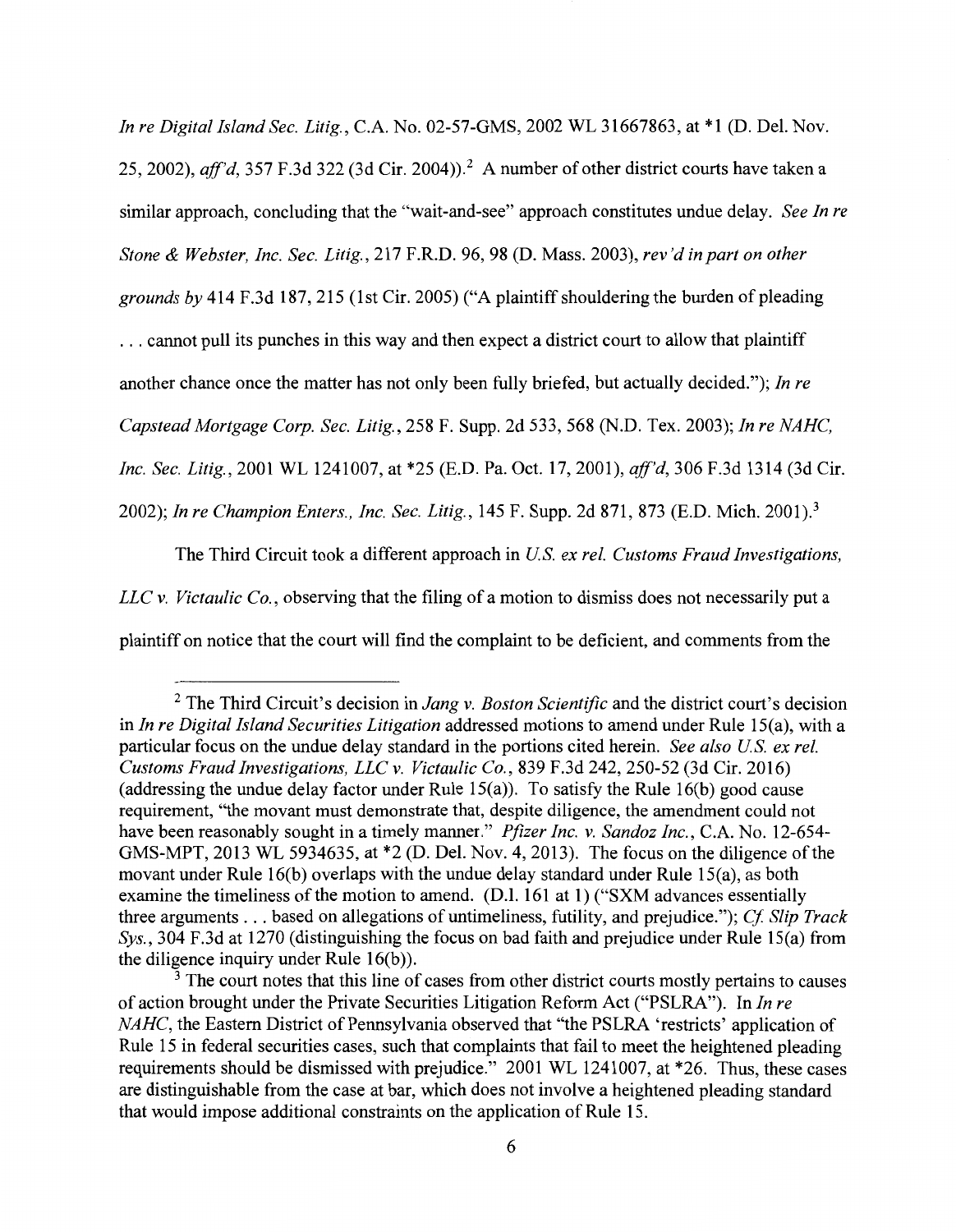bench during oral argument did not provide a clear indication of the district court's leaning sufficient to notify the plaintiff to seek leave to amend. 839 F.3d 242, 250 (3d Cir. 2016). The Third Circuit stressed that it has "rarely upheld dismissal with prejudice of a complaint when the plaintiff has been given no opportunity to amend." *Id.* Accordingly, the Third Circuit determined that the plaintiff's motion for leave to amend did not constitute undue delay, distinguishing the circumstances from *Jang v. Boston Scientific*<sup>4</sup> and other cases. *Id.* at 251-52 (citing *In re Adams Golf, Inc. Sec. Litig.,* 381 F.3d 267, 280-81 (3d Cir. 2004); *Cal. Pub. Emps.' Ret. Sys. v. Chubb Corp. (CPERS),* 394 F.3d 126, 163 (3d Cir. 2004)).

In this instance, the court is inclined to adopt the more recent approach taken by the Third Circuit, and, therefore, concludes that Fraunhofer has satisfied the diligence standard under Rule 16(b)(4) by timely pursuing leave to amend following the issuance of the March 29, 2018 Report and Recommendation. *See Victaulic Co.*, 839 F.3d at 250. However, for the reasons set forth at § IV.B, *infra,* Fraunhofer's diligence does not resolve issues surrounding the futility of the proposed amended complaint. Moreover, the court's ruling on the diligence factor in the present case is not intended to discourage future plaintiffs from requesting leave to amend as an alternative argument in briefing on a pending motion to dismiss, or seeking leave to extend scheduling order deadlines prior to the passage of critical dates.

<sup>4</sup>Specifically, the Third Circuit in *Victaulic* dismissed its previous statements in *Jang* as dicta having "no practical import, since in *Jang* we reversed the District Court's entry of judgment on the pleadings and remanded for further proceedings, explicitly noting that the plaintiff remained 'free to file a new motion for leave to amend.'" *Victaulic*, 839 F.3d at 252; *see also Mullin v. Balicki,* 875 F.3d 140, 152 (3d Cir. 2017) (observing that Third Circuit cases "disdain[ing] a wait-and-see approach to amendment . . . fall in the post-judgment posture" and occur in " 'standard' civil disputes."). In the present case, the March 29, 2018 Report and Recommendation remains pending before the District Judge, and no final judgment has been entered, further buttressing the court's finding of diligence under Rule 16(b)(4) and no undue delay under Rule 15(a) under the specific facts of this case.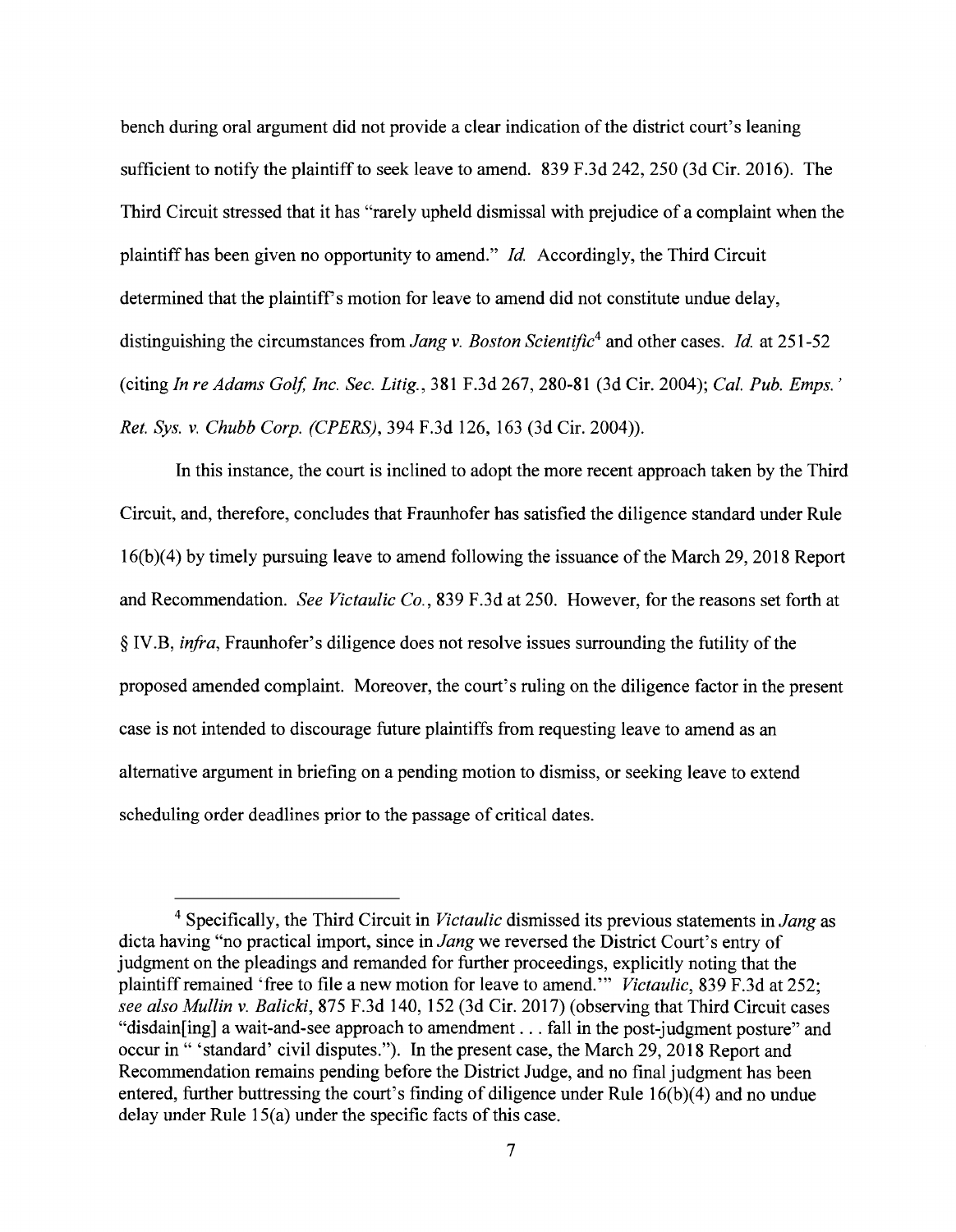## **B. Futility**

Although Fraunhofer has established good cause under Rule 16(b)(4), the court concludes that Fraunhofer's proposed amended complaint would be futile under Rule  $15(a)$ .<sup>5</sup> "An amendment is futile if it is frivolous, fails to state a claim upon which relief can be granted, or 'advances a claim or defense that is legally insufficient on its face."' *Intellectual Ventures,* 2015 WL 4916789, at \*2 (quoting *Koken v. GPC Int'l, Inc.,* 443 F. Supp. 2d 631,634 (D. Del. 2006)). The standard for analyzing futility of an amendment under Rule 15(a) is the same standard of legal sufficiency applicable under Rule 12(b)(6). *Shane v. Fauver,* 213 F.3d 113, 115 (3d Cir. 2000). Specifically, the amended pleading must fail to state a claim upon which relief could be granted even after the district court "take[s] all pleaded allegations as true and view[s] them in a light most favorable to the plaintiff." *Winer Family Trust v. Queen,* 503 F.3d 319, 331 (3d Cir. 2007); *see also Great W Mining & Mineral Co. v. Fox Rothschild LLP,* 615 F.3d 159, 175 (3d Cir. 2010).

In the Report and Recommendation, the court highlighted a dispositive deficiency in the original complaint: "Fraunhofer' s complaint does not plead that **SXM'** s predecessors failed to fulfill their obligations under the sublicense agreement." (D.I. 146 at 9) Fraunhofer's proposed amendments do not remedy this deficiency. Therefore, Fraunhofer's proposed amendment is futile, and the motion for leave to amend the complaint is denied on this basis.

 $5$  Although the good cause standard under Rule 16(b)(4) is often characterized as being "more stringent" than the standard for amended pleadings under Rule 15(a), as previously discussed at footnote 2, *supra,* the standards under Rules 16(b)(4) and 15(a) primarily overlap with respect to the timeliness factor. Therefore, an adverse finding on futility under Rule 15(a) does not necessarily conflict with a favorable finding of good cause under Rule 16(b)(4). The Third Circuit's ruling in *Victaulic* addressed only the district court's finding of undue delay, and therefore has no bearing on the futility analysis in this case. 839 F.3d at 249-52.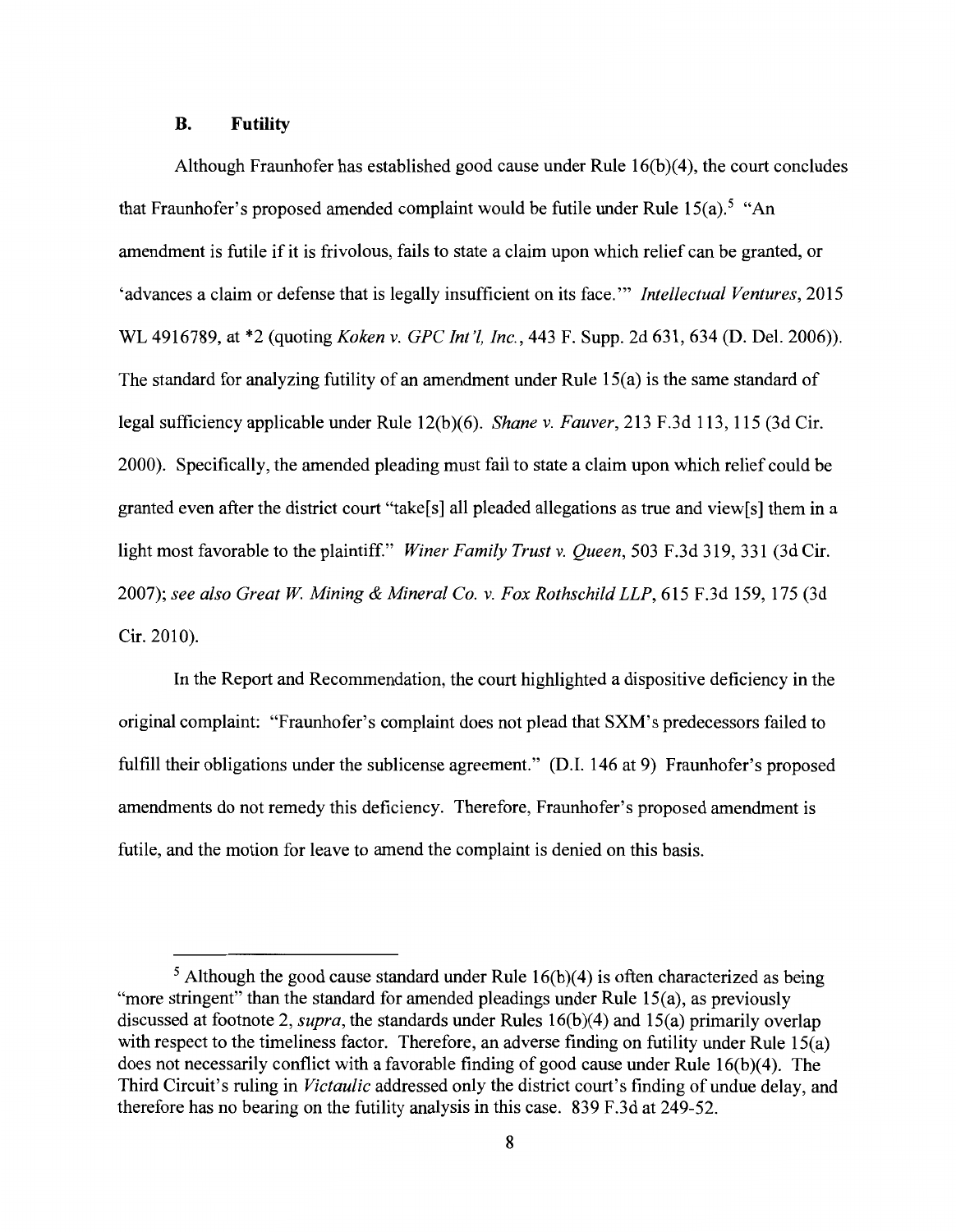Fraunhofer attaches to its proposed amended complaint a November 13, 2015 letter from Fraunhofer to WorldSpace purporting to terminate the MCM License (the "Termination Letter"), alleging that because the MCM License was terminated by the Termination Letter, SXM's sublicense was also terminated. (D.I. 157 at 5) However, the Report and Recommendation concluded that the termination of the MCM License has no bearing on the continuation of the sublicense. (D.I. 146 at 8-9) Consequently, the inclusion of the Termination Letter does not alter the court's conclusions regarding the sublicense, and Fraunhofer's proposed amendment is futile in this regard.

Fraunhofer also includes in its proposed amended complaint, a full version of the XM Radio Contract with exhibits to show that SXM and Fraunhofer did not enter into a direct licensing agreement, and SXM's only rights to the patents were through the sublicense with WorldSpace. (D.I. 157 at 5) The court's Report and Recommendation specifically observed that "[t]he parties' disagreement centers on the effect of the rejection of the MCM License in the bankruptcy proceeding on SXM's sublicense." (D.I. 146 at 6) At no point did the Report and Recommendation suggest that SXM and Fraunhofer had entered into a direct licensing agreement. Consequently, the XM Radio Contract and corresponding exhibits, which purportedly establish that SXM had no direct licensing agreement with Fraunhofer, adds nothing that would alter the court's previous analysis.

In addition, Fraunhofer's proposed amended complaint removes its request for injunctive relief in an effort to eliminate equitable considerations as a factor regarding whether the sublicense should be honored. (D.I. 157 at 6) Again, Fraunhofer's proposed amendment does not alter the prior outcome because "[t]he law is well-settled that a valid license is a complete defense to infringement." (D.I. 146 at 10) Modifying the type of damages sought does not

9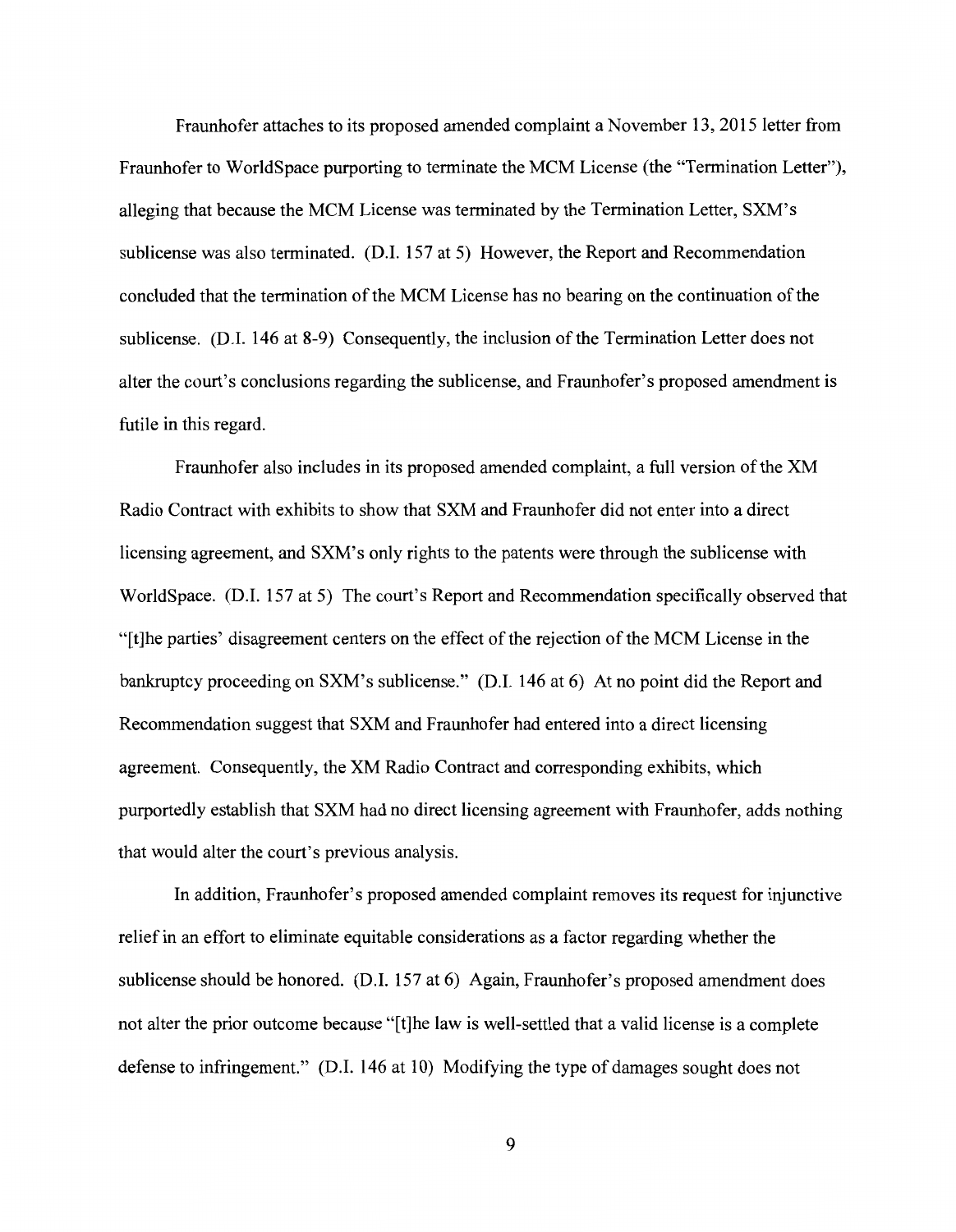overcome the court's conclusion that the sublicense survived the rejection of the MCM License, thereby providing a complete defense to infringement.

Fraunhofer directs the court to allegations added to its proposed amended complaint regarding the proper interpretation of the contractual agreements addressed in the Report and Recommendation. However, these amendments highlight portions of the MCM License and the sublicense agreement that were already considered by the court in the Report and Recommendation. For example, paragraph 23 of the proposed amended complaint outlines the conditions governing termination of the MCM License under Article 7. (D.I. 157, Ex. 2 at  $\P$  23) The Report and Recommendation addressed the payment of obligations in accordance with Article 7 under the MCM License, but determined that "WorldSpace's default under the MCM License and its rejection of the MCM License in bankruptcy do not impact the continuation of SXM's irrevocable sublicense." (D.I. 146 at 7-8)

Paragraph 25 of the proposed amended complaint emphasizes the termination provisions of the sublicense to suggest the irrevocable nature of the sub license must be found ambiguous given that the sublicense is terminable under certain conditions. (D.I. 157, Ex. 2 at  $\P$  25) Fraunhofer argues that consideration of the extrinsic evidence cited in paragraphs 30 to 33 is necessary to resolve the equivocacy. However, Fraunhofer's assertion of ambiguity in the sublicense is a legal conclusion which need not be accepted as true at the pleadings stage. *See Ashcroft v. Iqbal,* 556 U.S. 662, 678 (2009); *Fowler v. UPMC Shadyside,* 578 F.3d 203, 210-11 (3d Cir. 2009); *see also Walker Digital, LLC v. Expedia, Inc.,* 950 F. Supp. 2d 729, 734-35 (D. Del. 2013) (citing *Rhone-Poulenc Basic Chems. Co. v. Am. Motorists Ins. Co.,* 616 A.2d 1192, 1195 (Del. 1992)) (interpretation of contracts is a matter of law reserved for the court under Delaware law). The Report and Recommendation did not identify an ambiguity in the language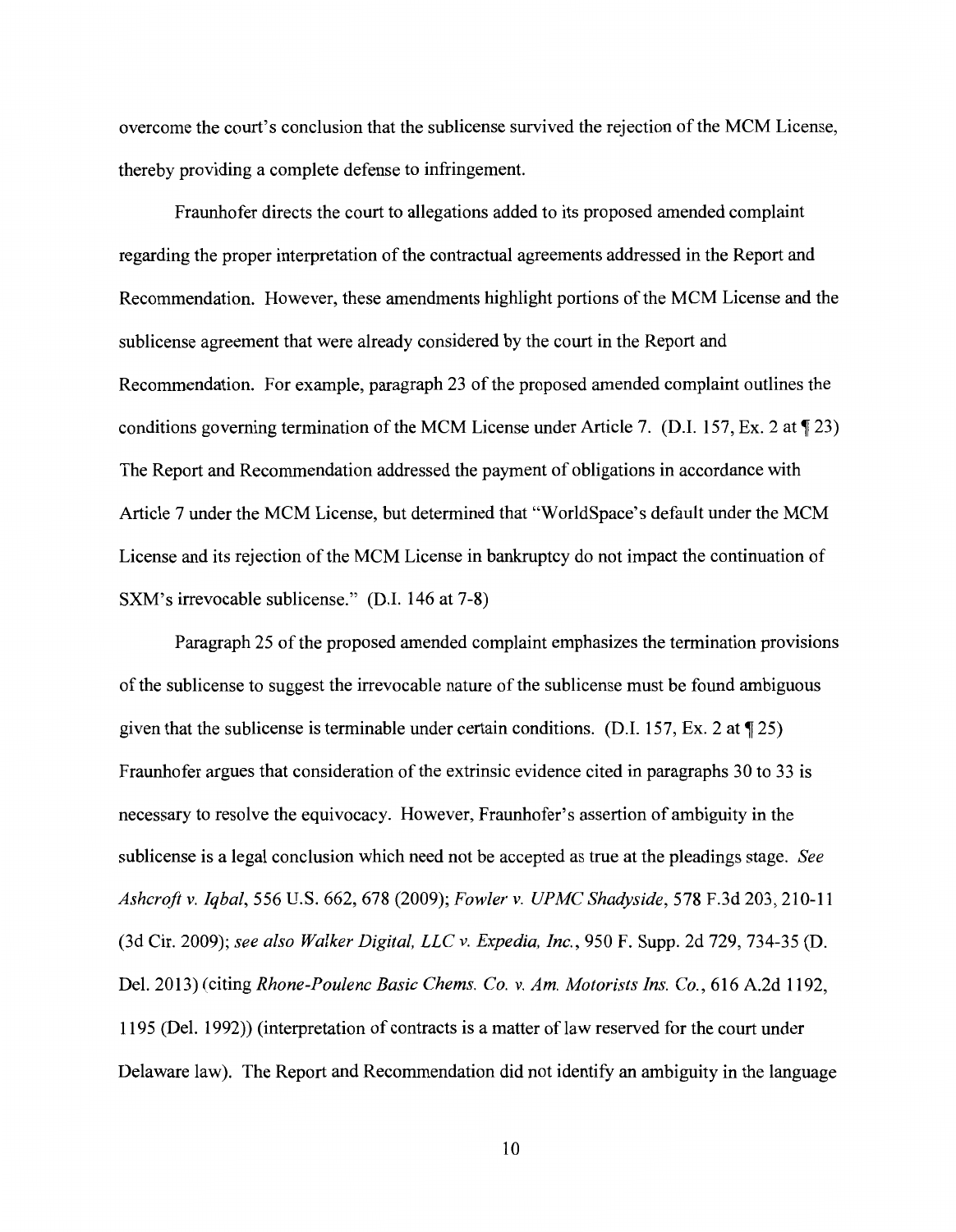of the sublicense, and inserting legal contentions into the proposed amended complaint does not alter the result.<sup>6</sup>

Fraunhofer's proposed amended complaint attempts to support its allegation that "all WorldSpace sublicensees, including Sirius XM, also lost any patent rights to the MCM technologies that had been conferred or sublicensed based on WorldSpace's License," by attaching a copy of the transcript of the June 2, 2010 hearing and the rejection order. (D.I. 157, Ex. 1 at  $\P$  38, Exs. K & L) The allegation in the proposed amended complaint itself is not new and was previously considered by the court. (D.I. 146 at 8-9) Moreover, the contention that the sublicense was rejected by default when the chapter 7 trustee failed to assume the MCM License amounts to a legal argument regarding the effect of the rejection of the MCM License in the bankruptcy proceeding. (D.I. 157, Ex. 1 at  $\P$  40) "[T]he tenet that a court must accept as true all of the allegations contained in a complaint is inapplicable to legal conclusions." *Ashcroft v. Iqbal,* 556 U.S. 662, 678 (2009); *see Fowler v. UPMC Shadyside,* 578 F.3d 203, 210-11 (3d Cir. 2009). Fraunhofer's references to the June 2, 2010 transcript of the hearing before the bankruptcy court and the Rejection Order do not alter the findings and conclusions in the Report and Recommendation because neither exhibit expressly discusses the impact of the MCM License's rejection on the status of the sublicense agreement.

<sup>6</sup> Fraunhofer's objections to the Report and Recommendation (D.I. 154) are the proper mechanism to pursue its disagreement with the legal conclusions contained therein. While Fraunhofer accuses SXM of basing its futility arguments on "flawed assumptions" regarding whether the Report and Recommendation will be fully adopted at the district court and/or appellate levels (D.I. 161 at 8-9), the procedural posture of this case is such that the undersigned judicial officer recommended granting SXM's motion to dismiss as a matter of law, and is also now charged with deciding Fraunhofer's motion for leave to amend the complaint. The present analysis focuses on the sufficiency of the proposed amended pleading under the Federal Rules of Civil Procedure, and not speculation regarding what may occur upon *de nova* review of the Report and Recommendation.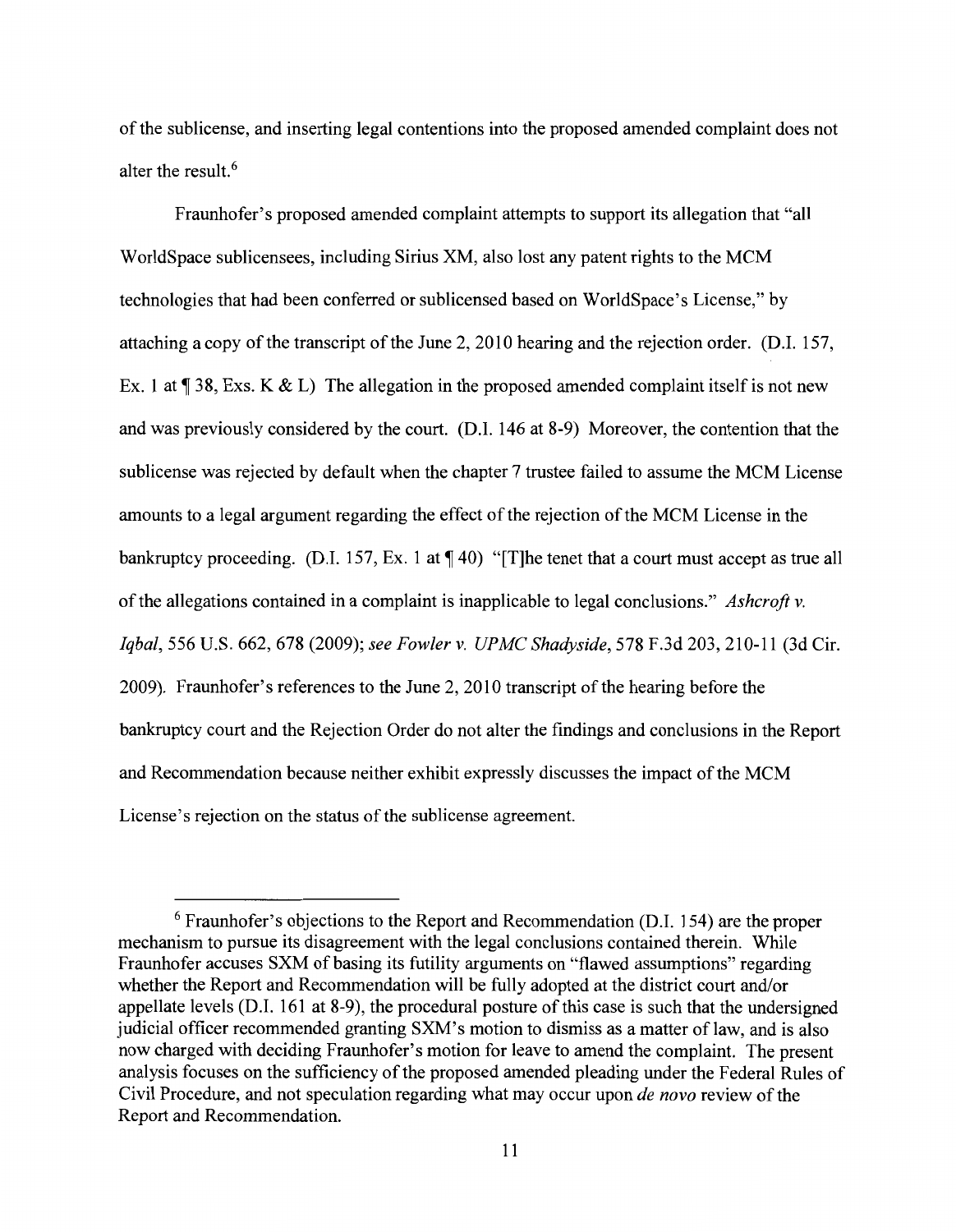Finally, Fraunhofer's proposed amended complaint asserts that the MCM License and sublicense were executory contracts, and pleads that both the MCM License and the sublicense were rejected after the conversion of the bankruptcy case to chapter 7. (D.I. 157 at 7; Ex. 2 at  $\P$ 40) However, the Report and Recommendation took into account the executory nature of the license agreements. (D.I. 146 at 6 n.6) Pursuant to 11 U.S.C.  $\S$  365(n)(1)(B), when a trustee rejects an executory contract for a license to intellectual property rights, the licensee "may elect ... to retain its rights ... under such contract ... to such intellectual property ... as such rights existed immediately before the case commenced." 11 U.S.C.  $\S$  365(n)(1)(B). Even assuming the truth of Fraunhofer's contention that the sublicense was rejected by the chapter 7 trustee by virtue of the trustee's rejection of the MCM License, the Report and Recommendation establishes that the rejection of a contract in bankruptcy is a breach, not a termination. (D.I. 146 at 8) The Bankruptcy Code provides that a licensee may retain its rights under a rejected intellectual property license. 11 U.S.C.  $\S 365(n)(1)(B)$ . The allegations in the proposed amended complaint do not contain sufficient factual allegations to establish that the sublicense was both rejected and terminated, rendering the proposed amendment futile. Accordingly, Fraunhofer's motion for leave to amend is denied.

## **C. Prejudice**

In view of the determination of futility of the proposed amended complaint, it is not necessary to consider the issue of prejudice to SXM. Nonetheless, the court does not find that Fraunhofer's proposed first amended complaint would potentially cause substantial prejudice to SXM. SXM cites a series of cases concluding that a motion for leave to amend should be denied where a defendant has been forced to defend against repeated iterations of a complaint. (D.I. 160 at 19-20) None of these cases denied a motion for leave to file a first amended complaint. *See* 

12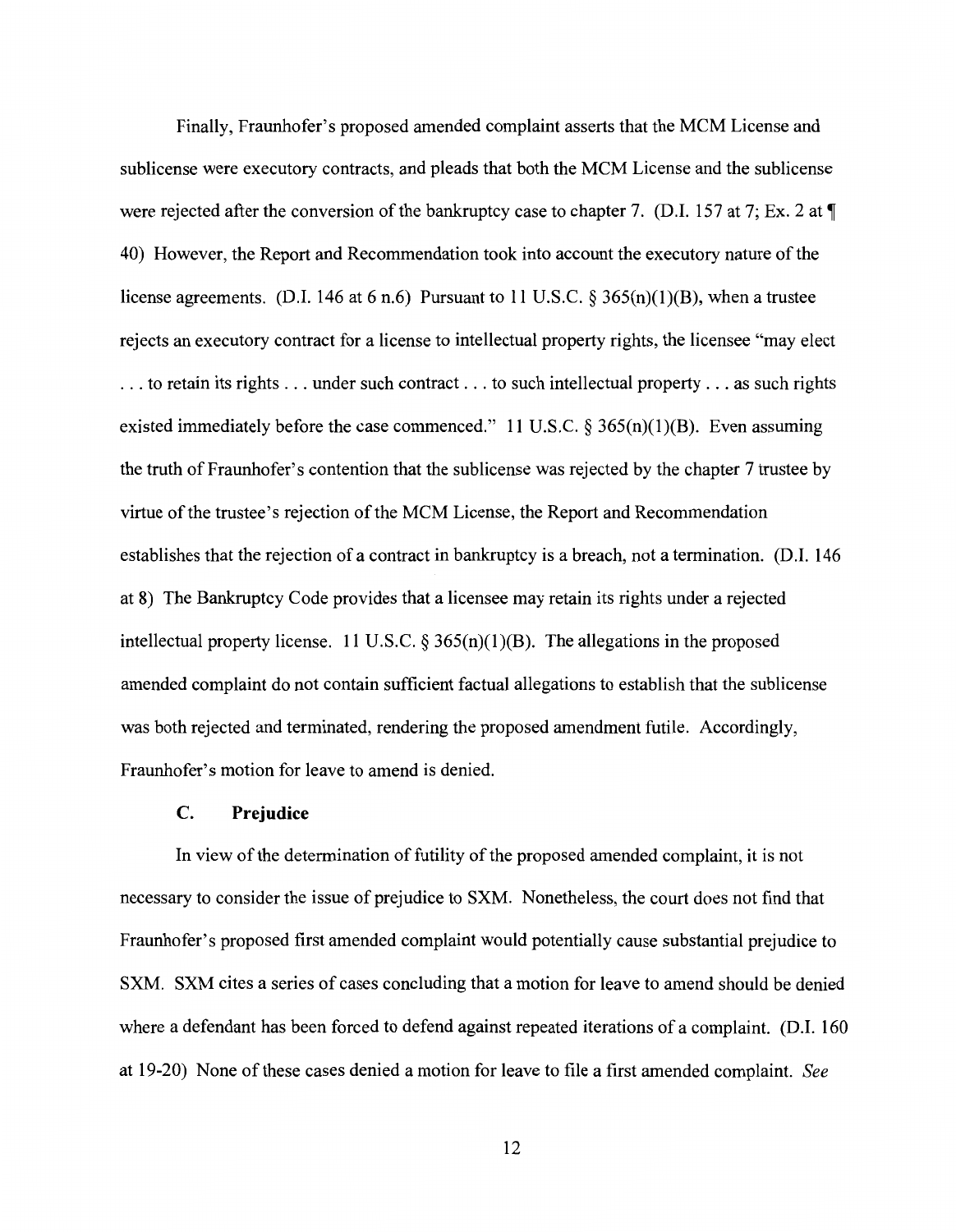*Payne v. Deluca,* 2006 WL 3590014, at \*14 (W.D. Pa. Dec. 11, 2006) (denying leave to file a third amended complaint); *Cal. Pub. Employees' Ret. Sys. v. Chubb Corp.,* 394 F.3d 126, 166 (3d Cir. 2004) (same); *Rola v. City Investing Co. Liquidating Trust,* 155 F.3d 644, 655 (3d Cir. 1998) ( denying leave to amend where plaintiffs filed an amended complaint and the district court accepted certain allegations in their response to defendants' motion to dismiss as a second amended complaint). The Third Circuit has repeatedly articulated its reluctance to deny leave to file a first amended complaint. *See Victaulic,* 839 F.3d at 252; *Dole v. Arco Chem. Co.,* 921 F.2d 484, 488 (3d Cir. 1990). However, the lack of prejudice to SXM is insufficient to overcome the court's conclusion that amendment would be futile. Consequently, Fraunhofer's motion for leave to amend is denied.

# **V. CONCLUSION**

For the foregoing reasons, Fraunhofer's motion for leave to amend is denied. (D.I. 156) An Order consistent with this Memorandum Opinion shall issue.

This Memorandum Opinion is filed pursuant to 28 U.S.C.  $\S$  636(b)(1)(A), Fed. R. Civ. P. 72(a), and D. Del. LR 72.l(a)(2). The parties may serve and file specific written objections within fourteen (14) days after being served with a copy of this Memorandum Opinion. Fed. R. Civ. **P.** 72(a). The objections and responses to the objections are limited to ten (10) pages each. The parties are directed to the court's Standing Order For Objections Filed Under Fed. R. Civ. P. 72, dated October 9, 2013, a copy of which is available on the court's website,

www.ded.uscourts.gov.

Fallon UNITED STATES MAGISTRATE JUDGE

Dated: July 16, 2018